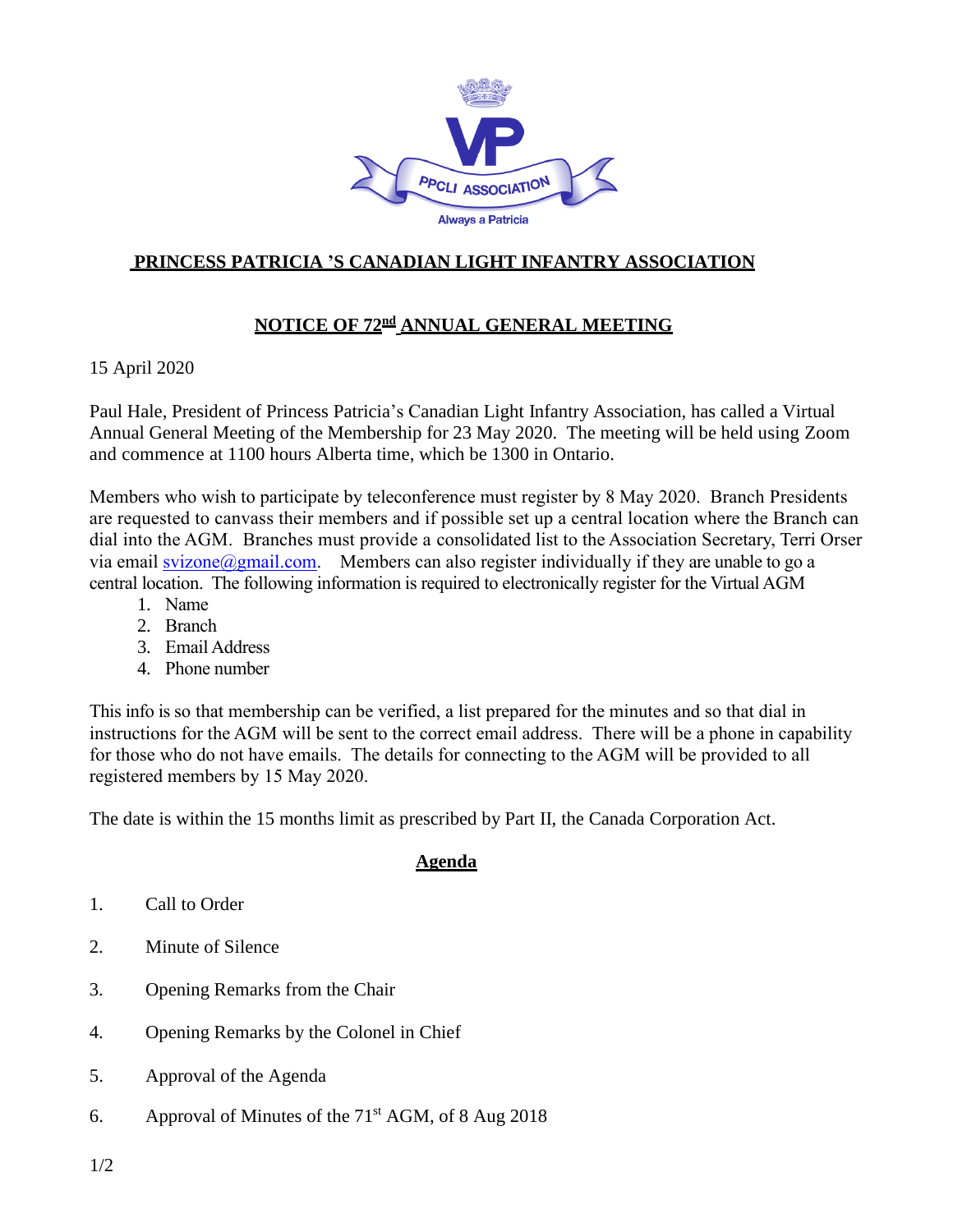|                     | 7.1   | President's Report                                                                                                              | President                      |  |  |
|---------------------|-------|---------------------------------------------------------------------------------------------------------------------------------|--------------------------------|--|--|
|                     | 7.2   | <b>Finance Committee Report</b>                                                                                                 | <b>Finance Committee Chair</b> |  |  |
|                     | 7.2.1 | <b>Current Financial Position</b><br>Association Operating Fund as of 30 Apr 20<br>Hamilton Gault Memorial Fund as of 30 Apr 20 | Treasurer                      |  |  |
|                     | 7.2.2 | 2019 Financial Statements<br>- Association Operating Fund<br>- Hamilton Gault Memorial Fund                                     | Treasurer                      |  |  |
|                     | 7.3   | <b>Casino Report</b>                                                                                                            | Casino Chair                   |  |  |
|                     | 7.4   | Membership Report                                                                                                               | Membership Chair               |  |  |
|                     | 7.5   | <b>Governance Report</b>                                                                                                        | Governance Chair               |  |  |
|                     | 7.6   | <b>Fundraising Report</b>                                                                                                       | President                      |  |  |
|                     | 7.7   | Heritage Report                                                                                                                 | <b>Vice President East</b>     |  |  |
|                     | 7.8   | Volunteer Patricia Program                                                                                                      | <b>VPP</b> Facilitator         |  |  |
|                     | 7.9   | <b>Student Bursary Report</b>                                                                                                   | Past President                 |  |  |
|                     | 7.10  | <b>Cadet Report</b>                                                                                                             | <b>Vice President</b>          |  |  |
|                     | 7.11  | <b>Regimental Majors Update</b>                                                                                                 | Regimental Major               |  |  |
| <b>New Business</b> |       |                                                                                                                                 |                                |  |  |
|                     | 8.1   | 2021 Association Operating Fund Budget                                                                                          | <b>Finance Chair</b>           |  |  |
|                     | 8.2   | Appointment of Association Auditors                                                                                             | Treasurer                      |  |  |
|                     | 8.3   | Peer Support Workshops                                                                                                          | <b>VPP</b> Facilitator         |  |  |
|                     | 8.4   | Special Resolution 01-20 PPCLI Association<br>Mission                                                                           | President                      |  |  |
|                     | 8.5   | Special Resolution 02-20 Updated PPCLI Association<br>Objects                                                                   | President                      |  |  |
|                     | 8.6   | Resolution 03-20 Memorial membership                                                                                            | President                      |  |  |
|                     |       |                                                                                                                                 |                                |  |  |

8. **New Business**